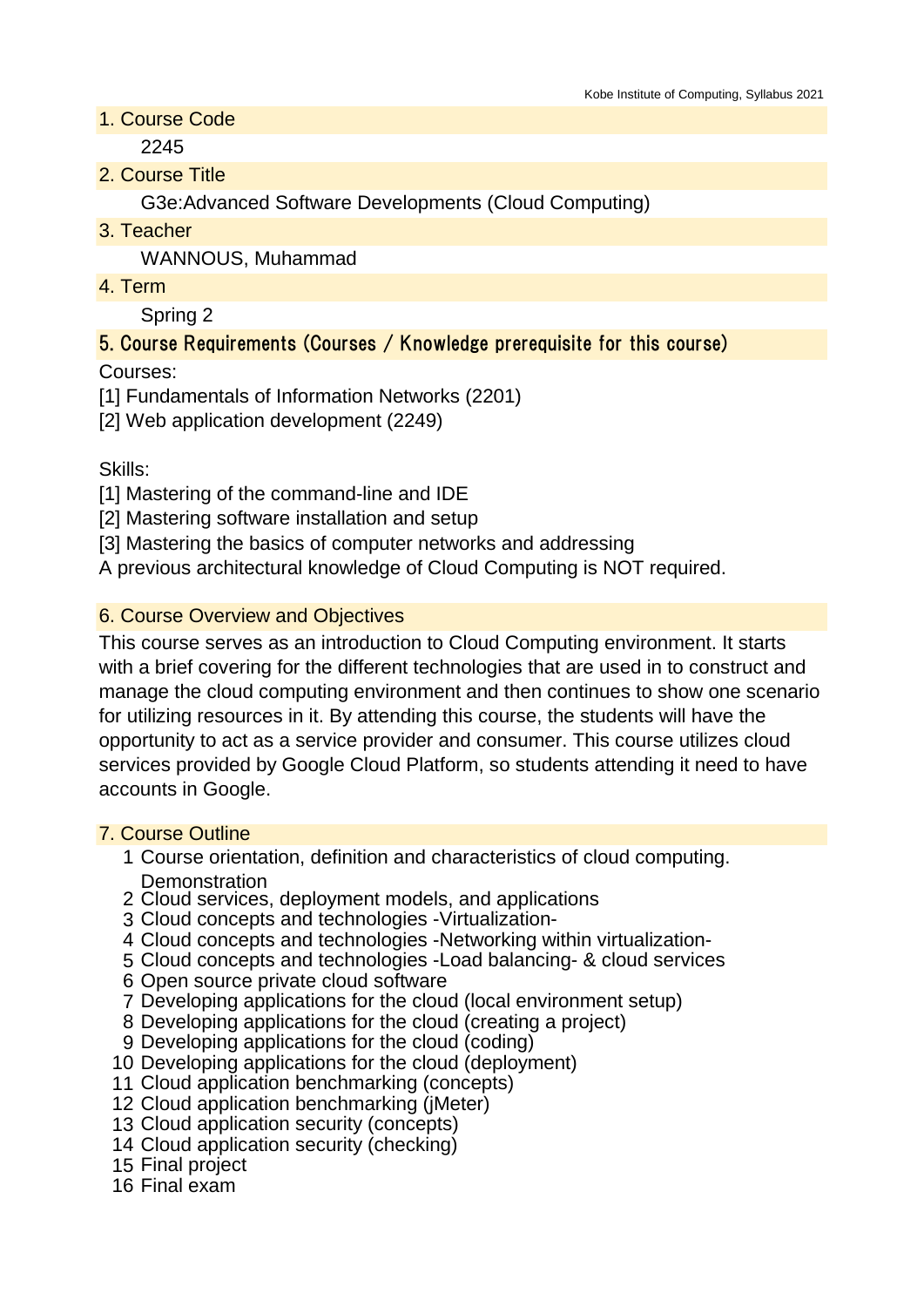#### 8. Textbooks (Required Books for this course)

For this course, a set of lecture slides, handouts,and other resources will be distributed in timely manner.

9. Reference Books (optional books for further study)

[1] Cloud Computing: A hands-on Approach, ISBN-13: 978-1494435141

[2] Learning Openstack, ISBN-13: 978-1783986965

#### 10. Course Goals (Attainment Targets)

(1) Define Cloud Computing.

(2) Describe the infrastructure of the cloud.

(3) Explain the different service models of the cloud and compare them

(4) Experiment with a simple system to provide cloud services.

(5) Experiment with one of the public cloud service provider.

(6) Practice designing and deploying a sample web application in the cloud.

(7)  $(8)$ 

11. Correspondence relationship between Educational goals and Course goals

| Educational goals of the school | <b>Course Goals</b>                          |                            |  |  |  |
|---------------------------------|----------------------------------------------|----------------------------|--|--|--|
| High level ICT                  | <b>Basic academic skills</b>                 | (3)                        |  |  |  |
| skills                          | Specialized knowledge and literacy           | (5) (6)<br>4               |  |  |  |
| Human skill<br>(Tankyu skill)   | Ability to continually improve own strengths |                            |  |  |  |
|                                 | Ability to discover and Problem setting      |                            |  |  |  |
|                                 | resolve the problem<br>in society            | <b>Hypothesis planning</b> |  |  |  |
|                                 |                                              | <b>Hypothesis testing</b>  |  |  |  |
|                                 |                                              | <b>Practice</b>            |  |  |  |
|                                 | Fundamental                                  | Ability to step forward    |  |  |  |
|                                 | Competencies for                             | Ability to think through   |  |  |  |
|                                 | <b>Working Persons</b>                       | Ability to work in a team  |  |  |  |
| <b>Professional ethics</b>      |                                              |                            |  |  |  |

12. Evaluation

| <b>Goals</b>                                                                                                                                                                                                                                                                                                                                                                                                                    | Evaluation method & point allocation |      |                |  |                                  |       |
|---------------------------------------------------------------------------------------------------------------------------------------------------------------------------------------------------------------------------------------------------------------------------------------------------------------------------------------------------------------------------------------------------------------------------------|--------------------------------------|------|----------------|--|----------------------------------|-------|
|                                                                                                                                                                                                                                                                                                                                                                                                                                 | examination                          | Quiz | <b>Reports</b> |  | <b>Presentation Deliverables</b> | Other |
| 1                                                                                                                                                                                                                                                                                                                                                                                                                               |                                      |      |                |  |                                  |       |
|                                                                                                                                                                                                                                                                                                                                                                                                                                 |                                      |      |                |  |                                  |       |
| 3                                                                                                                                                                                                                                                                                                                                                                                                                               |                                      |      |                |  |                                  |       |
| 4                                                                                                                                                                                                                                                                                                                                                                                                                               |                                      |      |                |  |                                  |       |
| 5                                                                                                                                                                                                                                                                                                                                                                                                                               |                                      |      |                |  |                                  |       |
| 6                                                                                                                                                                                                                                                                                                                                                                                                                               |                                      |      |                |  |                                  |       |
|                                                                                                                                                                                                                                                                                                                                                                                                                                 |                                      |      |                |  |                                  |       |
| ΄8                                                                                                                                                                                                                                                                                                                                                                                                                              |                                      |      |                |  |                                  |       |
| Allocation                                                                                                                                                                                                                                                                                                                                                                                                                      | 40                                   | 30   |                |  | 30                               |       |
|                                                                                                                                                                                                                                                                                                                                                                                                                                 | <b>13. Evaluation Criteria</b>       |      |                |  |                                  |       |
| Examination<br>A final exam is intended to assess students' overall understanding<br>and application of the course goals. This is an open-book exam that<br>allows students to locate answers in the subject materials/external<br>resources. The exam consists of several questions of different<br>types, simple answer, multiple choices, space-filling,  etc.<br>and one exercise to design a web application in the cloud. |                                      |      |                |  |                                  |       |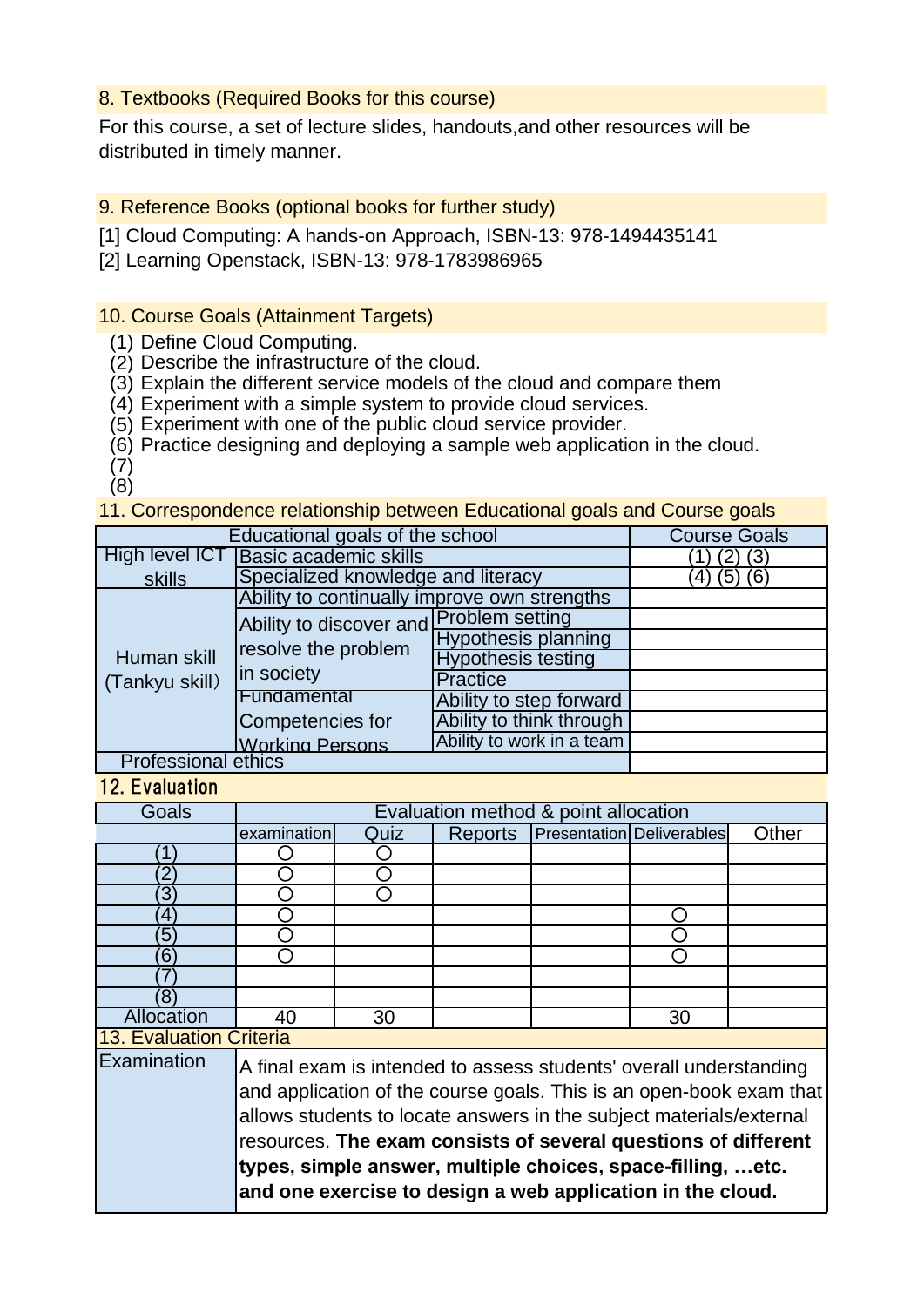| Quiz           |                     | This course will include up to three quizzes. Each quiz consists of<br>several questions of different types, simple answer, multiple<br>choices, space-filling, etc. The questions are to verify the<br>knowledge a student has acquired regarding specific lectures. The<br>quiz is limited in time, but a student can try it twice.                                                                                                                                                                                                                                                                                                                                                                                                                                                                                                                                                                                                                                                                                                                                                                       |              |  |
|----------------|---------------------|-------------------------------------------------------------------------------------------------------------------------------------------------------------------------------------------------------------------------------------------------------------------------------------------------------------------------------------------------------------------------------------------------------------------------------------------------------------------------------------------------------------------------------------------------------------------------------------------------------------------------------------------------------------------------------------------------------------------------------------------------------------------------------------------------------------------------------------------------------------------------------------------------------------------------------------------------------------------------------------------------------------------------------------------------------------------------------------------------------------|--------------|--|
| <b>Reports</b> |                     |                                                                                                                                                                                                                                                                                                                                                                                                                                                                                                                                                                                                                                                                                                                                                                                                                                                                                                                                                                                                                                                                                                             |              |  |
|                | Presentation        |                                                                                                                                                                                                                                                                                                                                                                                                                                                                                                                                                                                                                                                                                                                                                                                                                                                                                                                                                                                                                                                                                                             |              |  |
| <b>Other</b>   | <b>Deliverables</b> | The course has several exercises and two projects. The exercises<br>cover the following topics: 1) using a virtualization hypervisor to<br>build a virtual machine, 2) networking two or more virtual machines,<br>3) demonstrating one way to achieve load balancing, 4) the<br>construction of a tiny cloud and managing it, 5) showing the way to<br>deploy a web application in the cloud, and 6) application testing and<br>debugging. The instructor will provide the information related to<br>each exercise promptly. The first project covers the virtualization<br>technology, and the final project involves developing an application<br>and deploying it in the cloud. Exercises in this course are not<br>graded, but the projects are. For the first project, each student<br>should submit a report detailing the steps to complete the exercise,<br>while for the final project each student is required to deploy a web<br>application in the cloud and provide a link to it. The grade of the<br>final project considers the functions of the application that utilize<br>cloud service. |              |  |
|                | 14. Active Learning |                                                                                                                                                                                                                                                                                                                                                                                                                                                                                                                                                                                                                                                                                                                                                                                                                                                                                                                                                                                                                                                                                                             |              |  |
|                |                     | Hourly percentage of active learning within the whole class time                                                                                                                                                                                                                                                                                                                                                                                                                                                                                                                                                                                                                                                                                                                                                                                                                                                                                                                                                                                                                                            | 70%          |  |
| 1              |                     | Active learning such as problem solving assignment using the<br>knowledge and skills acquired in class.                                                                                                                                                                                                                                                                                                                                                                                                                                                                                                                                                                                                                                                                                                                                                                                                                                                                                                                                                                                                     | All the time |  |
|                |                     | 2 Active learning such as group works and discussions.                                                                                                                                                                                                                                                                                                                                                                                                                                                                                                                                                                                                                                                                                                                                                                                                                                                                                                                                                                                                                                                      | Sometimes    |  |
|                |                     | 3 Outcome presentations and feedbacks.                                                                                                                                                                                                                                                                                                                                                                                                                                                                                                                                                                                                                                                                                                                                                                                                                                                                                                                                                                                                                                                                      | Not at all   |  |
|                | conducted.          | 4 Students actively make decisions on how the class should be                                                                                                                                                                                                                                                                                                                                                                                                                                                                                                                                                                                                                                                                                                                                                                                                                                                                                                                                                                                                                                               | Not at all   |  |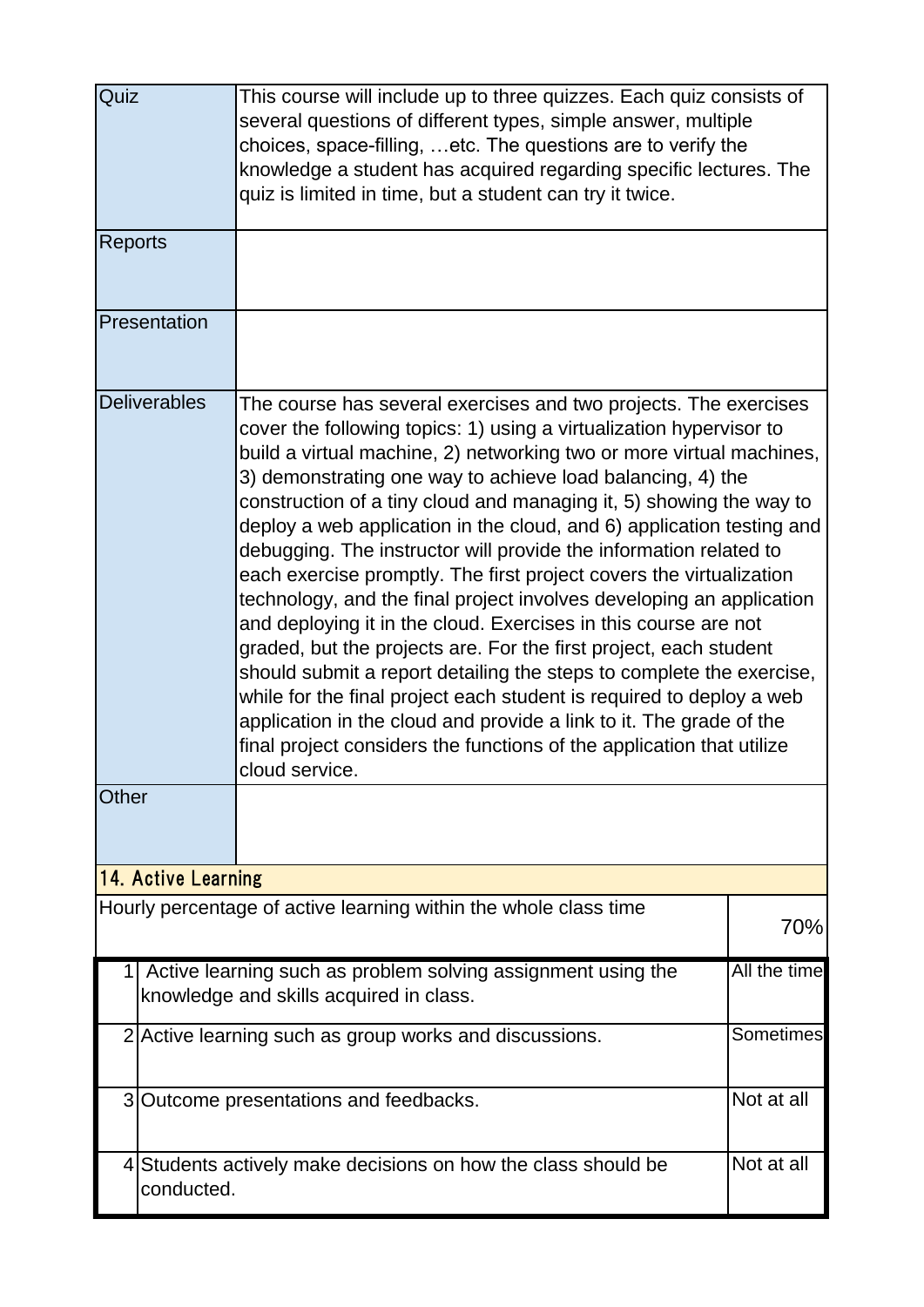### 15. Notes

This course contains both theoretical and practical parts. Be prepared for using the shell interface and for coding (in Java).

Quizzes and projects have deadlines and they won't be postponed unless a serious issue occurs.

## 16. Course plan

(Notice) This plan is tentative and might be changed at the time of delivery

Lesson 1: (Course orientation, Definition and characteristics of Cloud Computing)

Discussion and Lecture 45 minutes, Demonstration, 45 minutes)

[1] Course syllabus

[2] Grading

[3] Definition and characteristics of Cloud Computing

+ An overview of Cloud Computing and its characteristics.

+ Demonstration of deploying a sample project in Google App Engine.

Lesson 2: (Cloud services, deployment models, and applications)

(Lecture, 90 minutes)

[1] Service models.

- + SaaS
- + PaaS
- + IaaS).
- [2] Deployment models
	- + Public
	- + Private
	- + Hybrid
	- + Community

[3] Control over resources within the service models.

Lesson 3: (Cloud concepts and technologies-virtualization-)

(Lecture 30 minutes, Practice, 60 minutes)

[1] An overview of the technologies utilized for Cloud Computing

- + Virtualization
- + Load balancing
- + Replication
- $+$  SDN $...$

[2] Exercise-1

- + Installing a virtual-machine in VirtualBox
- + Remote access to a virtual-machine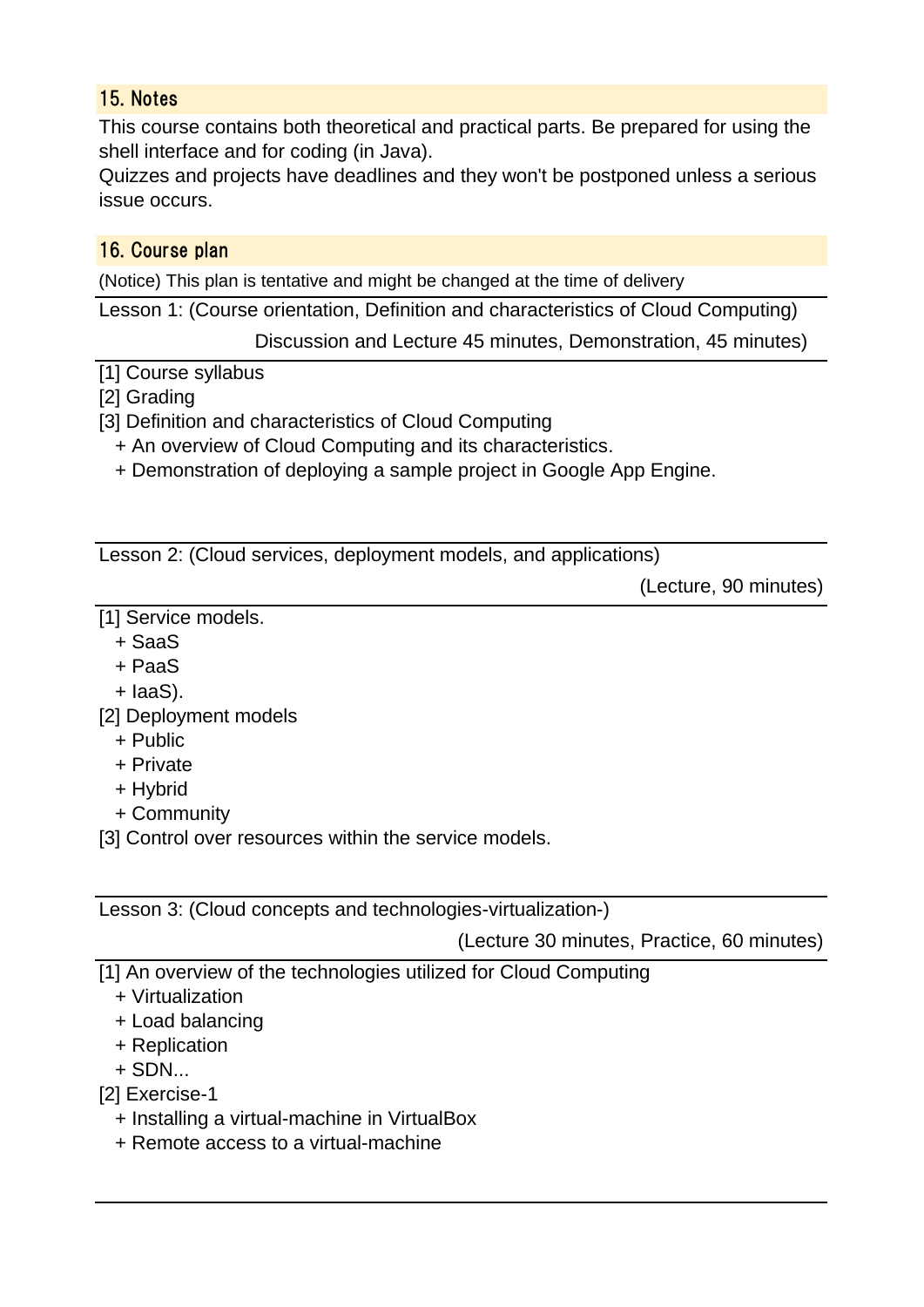Lesson 4: (Cloud concepts and technologies -networking within virtualization-)

(Lecture 30 minutes, Practice, 60 minutes)

- [1] Networking scenarios offered by the virtualization hypervisor
	- + Host-only
	- + Bridged
	- + NAT
- [1] Exercise-2:
	- + Creating a host-only network in VirtualBox
	- + Connecting two virtual machines to a host-only/NAT/Bridged network

Lesson 5: (Cloud concepts and technologies -load balancing- & cloud services)

(Lecture 30 minutes, Practice, 60 minutes)

- [1] Load balancing
- [2] Exercise-3:
- + Configure one load balancer to distribute load among two web servers
- [3] An overview of the Cloud services
	- + Compute
	- + Storage
	- + Database
	- + Application
	- + Contents delivery...etc.

Lesson 6: (Open source private cloud software)

(Lecture 30 minutes, Practice, 60 minutes)

- [1] An overview of open source software used for managing clouds
	- + CloudStack
	- + OpenStack
- [2] Exercise-4:
	- + Importing a virtual machine containing OpenStack in VirtualBox
	- + Running OpenStack and configuring a new image and network

Lesson 7: (Developing for the cloud -environment setup)

(Lecture 30 minutes, Practice, 60 minutes)

[1] Cloud application design considerations

- [2] Google App Engine development environment setup
	- + Java Development Kit (JDK)
	- + NetBeans IDE
	- + Google Cloud SDK
	- + Maven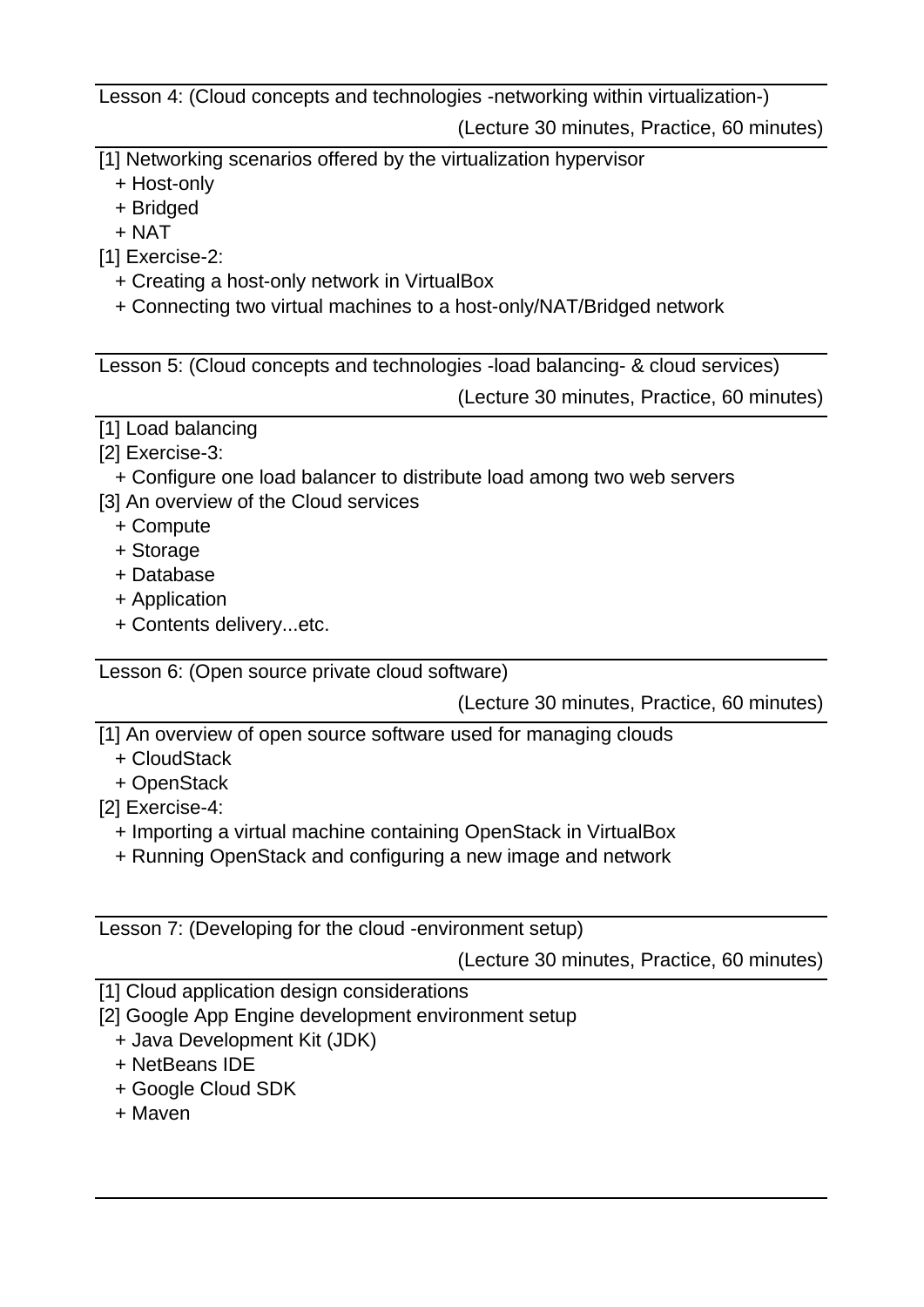Lesson 8: (Developing applications for the cloud - creating a (Practice, 90 minutes)

- [1] Preparing the hosting environment
	- + Create a project in Google App Engine
	- + Enabling services
	- + Logs and settings

Lesson 9 : (Developing applications for the cloud - coding) (Practice, 90 minutes)

#### [1] Exercise-5:

- + Create a sample application in NetBeans
- + Accessing services in the cloud via Java Servlets

| Lesson 10 : (Developing applications for the cloud - | (Practice, 90 minutes) |
|------------------------------------------------------|------------------------|

 $\overline{[1]}$  Exercise-5:

+ Deploying the sample application to Google App Engine

| Lesson 11 : (Cloud application benchmarking -concepts) | (Practice 90 minutes) |
|--------------------------------------------------------|-----------------------|
|--------------------------------------------------------|-----------------------|

[1] Benchmarking of web applications.

+ Types of tests

| Lesson 12 : (Cloud application benchmarking -jMeter) |                                           |  |  |  |
|------------------------------------------------------|-------------------------------------------|--|--|--|
|                                                      | (Locture 20 minutes, Drastice, 60 minutes |  |  |  |

(Lecture 30 minutes, Practice, 60 minutes)

- [1] Apache jMeter
- + Installation
- [2] Exercise-6:
	- + Benchmarking the sample application with jMeter

Lesson 13 : (Cloud application security-concepts)

(Lecture 30 minutes, Practice, 60 minutes)

[1] Securing applications in the cloud

+ Enabling SSL for applications